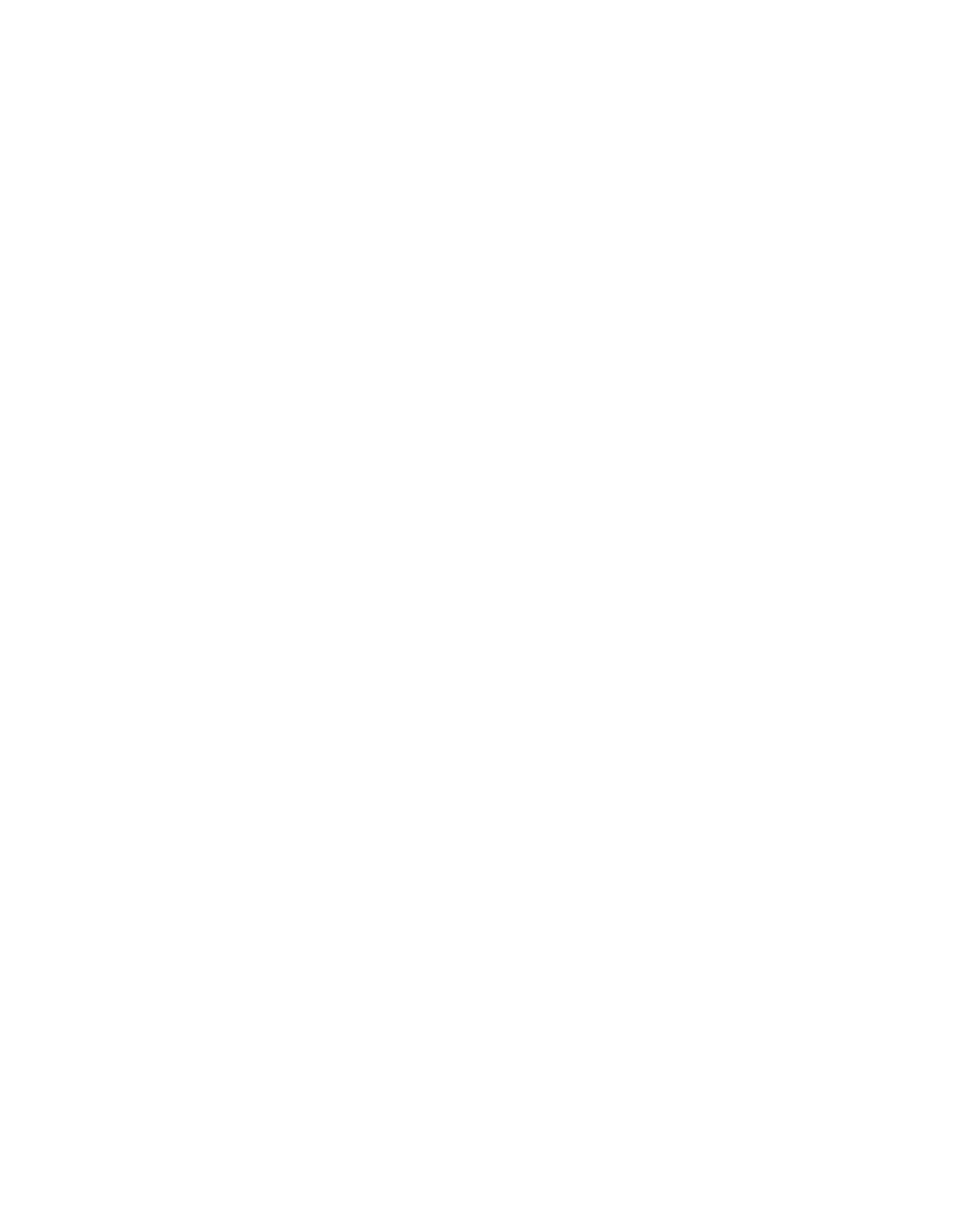

PO Box 84, Berrien Springs, MI 49103 office@asapministries.org

Tel (269) 471-3026 Fax (269) 471-3034 Email

**Notes for the Refugee Assistance Honor:** 

What is a refugee?

What might they be seeking refuge from?

Estimate of World-Wide Refugees/Forcibly Displaced People this Year: \_\_\_\_\_\_\_\_\_\_\_

Current number of Asylum Seekers: \_\_\_\_\_\_\_\_\_\_\_\_\_

Names of Refugees in the Bible:

Circle the name of a Biblical refugee (above) that you most identify with.

How does the Bible teach us to treat refugees ("stranger" "foreigner" "sojourner" "alien")? Which Biblical text really jumps out at you?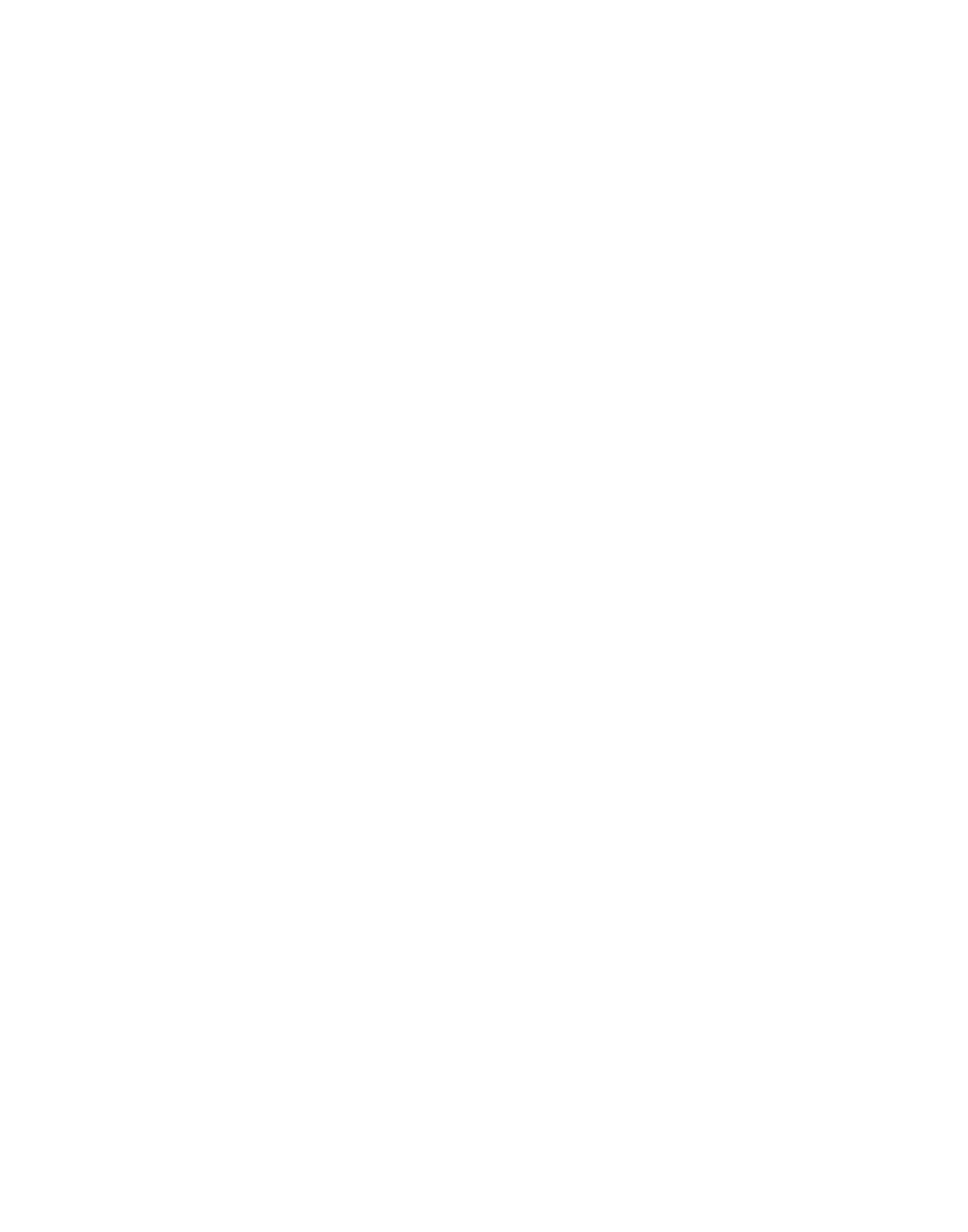

PO Box 84, Berrien Springs, MI 49103 office@asapministries.org

Tel (269) 471-3026 Fax (269) 471-3034 Email

**Re-cap and Commit:** 

List five things you have learned:

List five ways refugees can be assisted:

What are some ideas of how you, your family and/or your Pathfinder club can help refugees? How might God be calling you to help refugees?